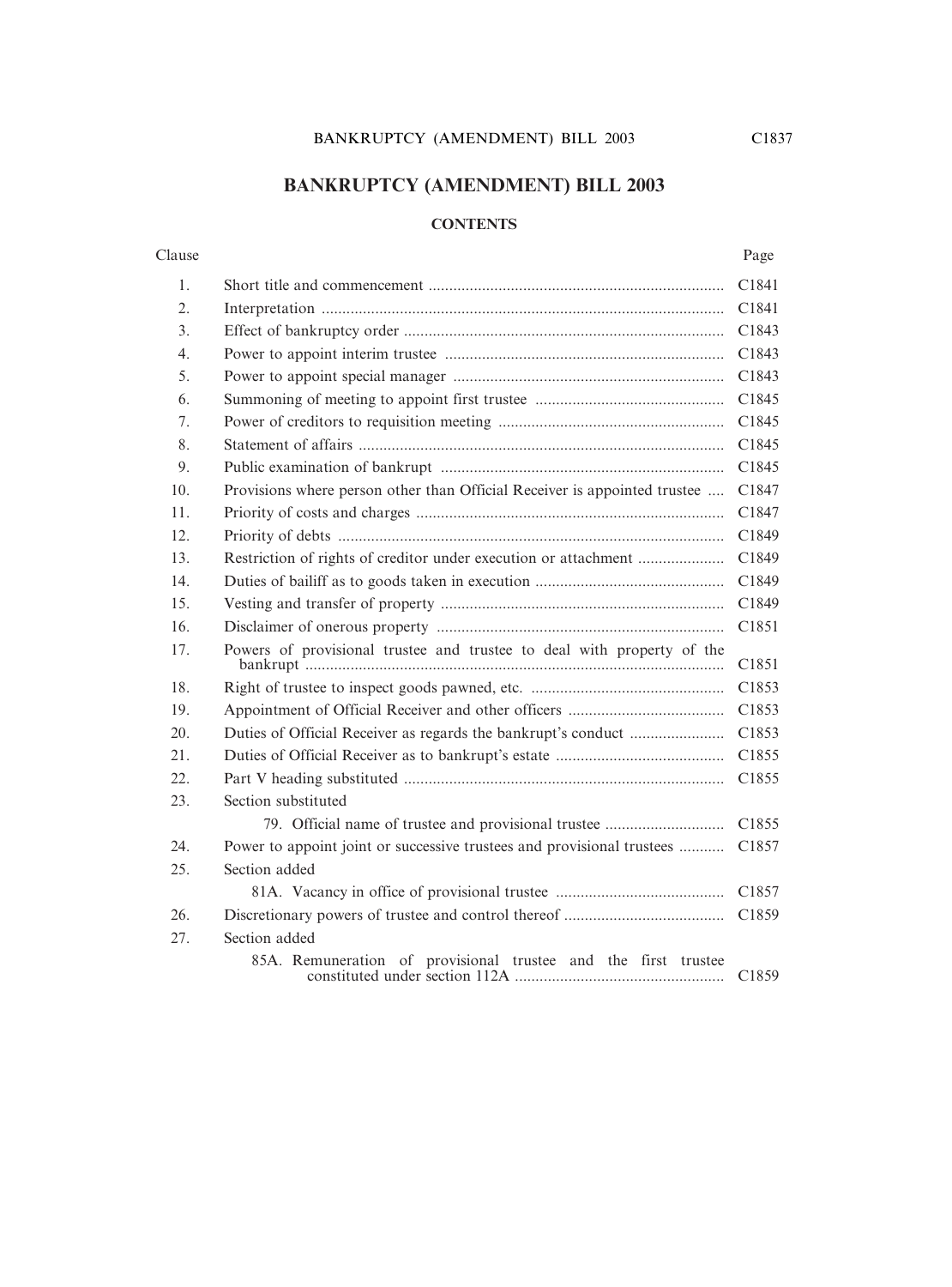#### Clause Page

#### 28. Sections added

#### **Duties of trustee as regards the bankrupt**'**s conduct and estate**

|     | 86A. Duties of trustee as regards the bankrupt's conduct                 | C1861 |
|-----|--------------------------------------------------------------------------|-------|
|     |                                                                          | C1861 |
| 29. |                                                                          | C1863 |
| 30. |                                                                          | C1863 |
| 31. |                                                                          | C1863 |
| 32. |                                                                          | C1863 |
| 33. |                                                                          | C1865 |
| 34. |                                                                          | C1865 |
| 35. |                                                                          | C1865 |
| 36. |                                                                          | C1865 |
| 37. |                                                                          | C1865 |
| 38. |                                                                          | C1865 |
| 39. | Appointment and removal of trustee after the making of regulating order  | C1867 |
| 40. | Creditors to give notice of intention to take part in public examination | C1867 |
| 41. |                                                                          | C1869 |
| 42. |                                                                          | C1869 |
| 43. |                                                                          | C1869 |
| 44. |                                                                          | C1869 |
| 45. |                                                                          | C1869 |
| 46. |                                                                          | C1869 |
| 47. |                                                                          | C1869 |
| 48. |                                                                          | C1871 |
|     |                                                                          | C1871 |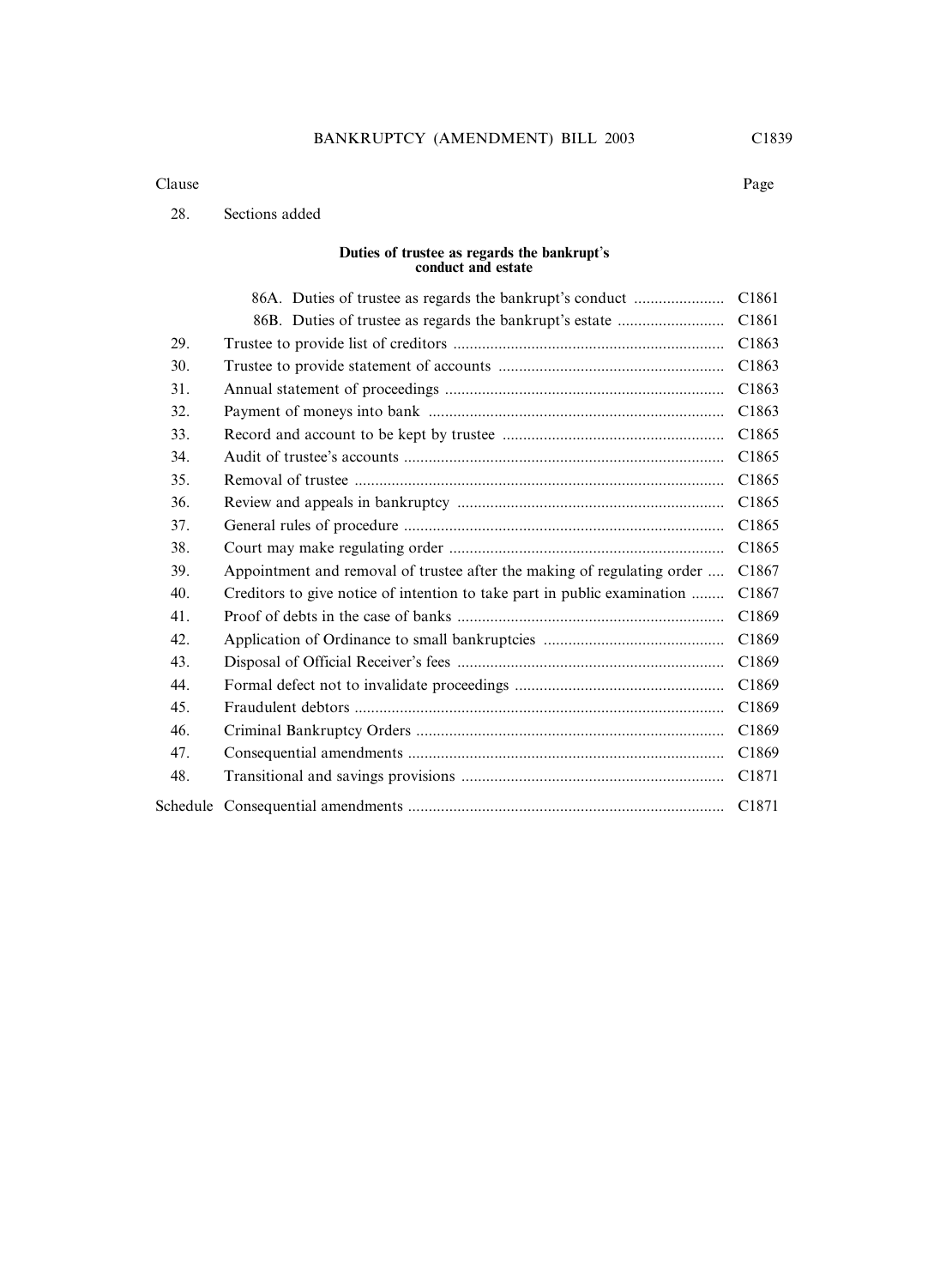# A BILL To

Amend the Bankruptcy Ordinance to empower the Official Receiver to outsource bankruptcy cases in specified circumstances, to provide for the respective roles of the Official Receiver, a provisional trustee and a trustee, to bring section 37 in line with rule 179(1) of the Companies (Winding-up) Rules, to adapt certain provisions to bring them into conformity with the Basic Law and with the status of Hong Kong as a Special Administrative Region of the People's Republic of China, to update certain outdated provisions, and to provide for related and consequential matters.

Enacted by the Legislative Council.

#### **1. Short title and commencement**

(1) This Ordinance may be cited as the Bankruptcy (Amendment) Ordinance 2003.

(2) Subject to subsections (3) and (4), this Ordinance shall come into operation on a day to be appointed by the Secretary for Financial Services and the Treasury by notice published in the Gazette.

(3) This section shall come into operation on the day on which this Ordinance is published in the Gazette.

(4) Sections 12, 19 and 32 shall be deemed to have come into operation on 1 July 1997.

(5) Subsection (4) shall be subject to Article 12 of the Hong Kong Bill of Rights set out in Part II of the Hong Kong Bill of Rights Ordinance (Cap. 383).

#### **2. Interpretation**

Section 2 of the Bankruptcy Ordinance (Cap. 6) is amended—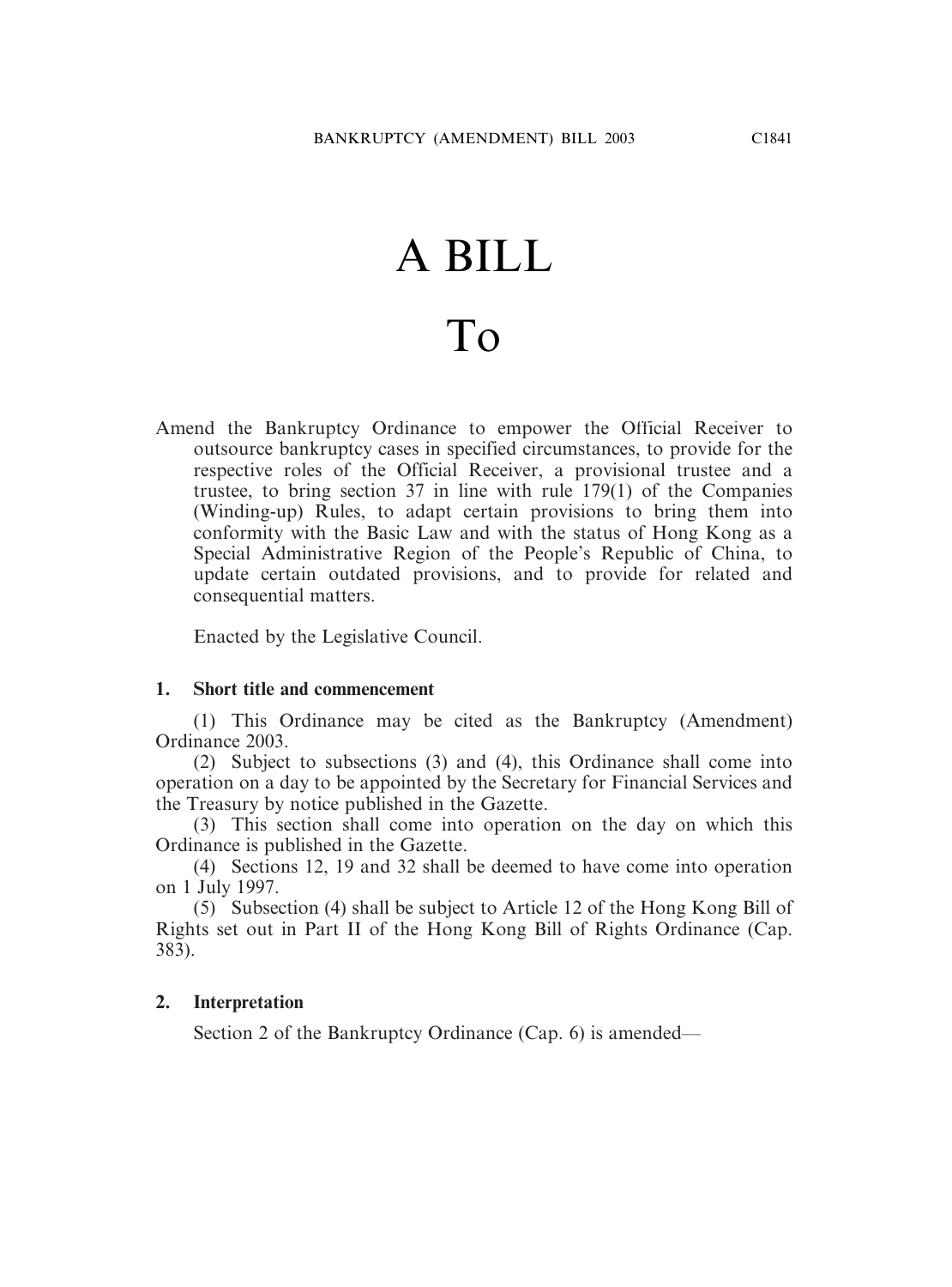- (*a*) in the definition of "誓章", by repealing the full stop at the end and substituting a semicolon;
- (*b*) by adding—

""provisional trustee" (暫行受託人 ), in relation to a bankrupt, means—

- (*a*) where no person is appointed as provisional trustee of the property of the bankrupt under section 12(1A), the Official Receiver; or
- (*b*) where any person is appointed as provisional trustee of the property of the bankrupt under section 12(1A), the person:".

# **3. Effect of bankruptcy order**

Section 12 is amended—

- (*a*) in subsection (1), by repealing "the Official Receiver shall be thereby constituted receiver" and substituting ", the Official Receiver shall thereby become the provisional trustee";
- (*b*) by adding—

"(1A) Where the Official Receiver as the provisional trustee considers that the value of the property of the bankrupt is unlikely to exceed \$200,000, he may at any time appoint any person as provisional trustee of the property of the bankrupt in his place.

(1B) The power of the Official Receiver to appoint a person as provisional trustee includes power to appoint 2 or more persons as joint provisional trustees; but such an appointment must make provision as to the circumstances in which the provisional trustees must act together and the circumstances in which one or more of them may act for the others.".

# **4. Power to appoint interim trustee**

Section 13 is amended by repealing "receiver" and substituting "trustee".

# **5. Power to appoint special manager**

Section 15 is amended—

- (*a*) in subsection (1), by repealing "to act until a trustee is appointed, and with" and substituting ", who shall have";
- (*b*) by adding—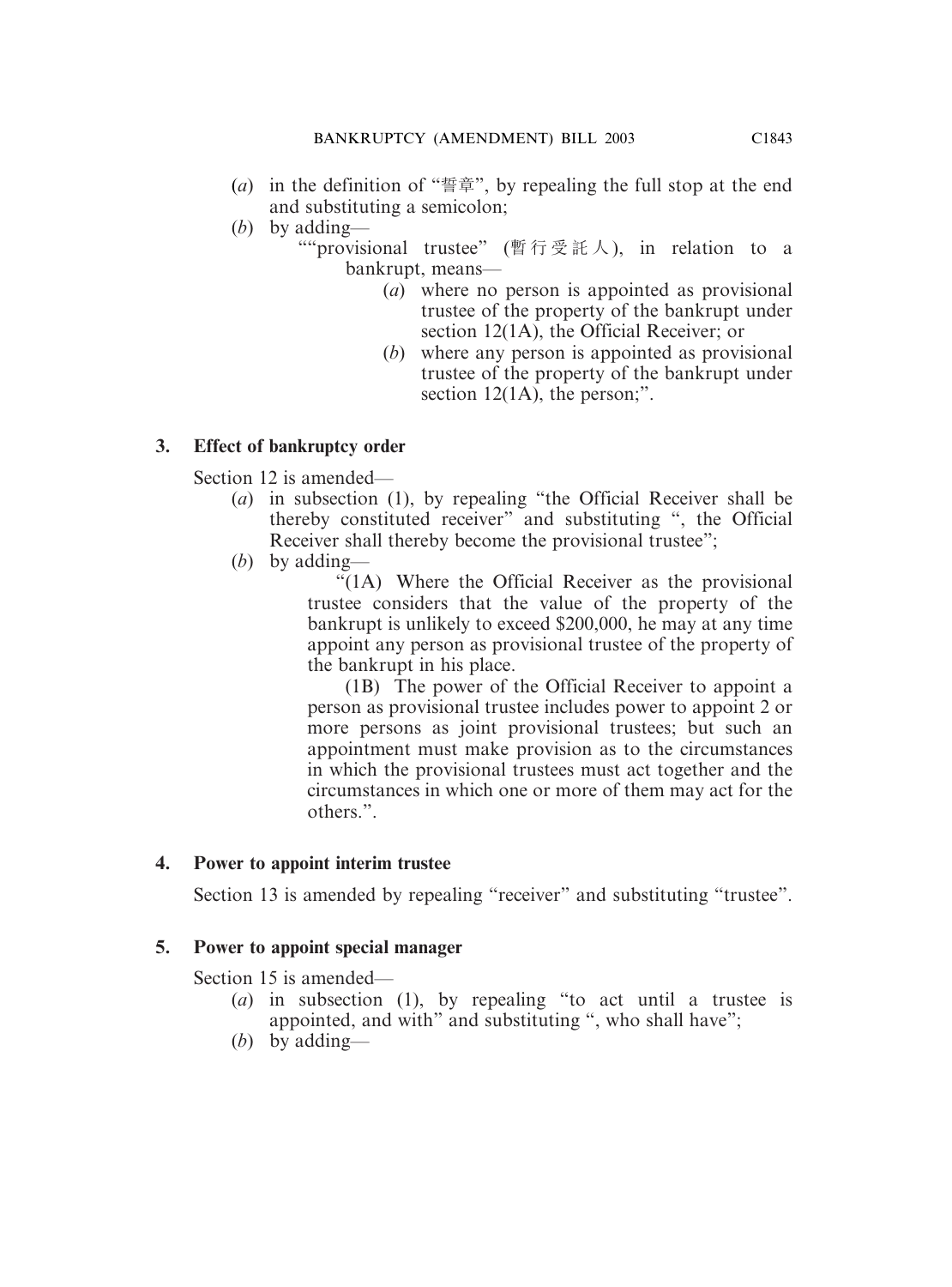"(4) The term of office of the special manager shall last until—

- (*a*) in a case where a person other than the Official Receiver is appointed as provisional trustee, the appointment; or
- (*b*) in any other case, there is a trustee in relation to the bankrupt's estate.".

# **6. Summoning of meeting to appoint first trustee**

Section 17A is amended—

- (*a*) in subsection (1), by adding "under section 17" after "trustee";
- $(b)$  in subsections  $(1)$ ,  $(3)$  and  $(4)$ , by repealing "Official Receiver" wherever it appears and substituting "provisional trustee".

# **7. Power of creditors to requisition meeting**

Section 17B is amended—

- (*a*) in subsection (1), by repealing "the trustee" and substituting "a trustee under section 17";
- (*b*) in subsections (1), (2) and (3), by repealing "Official Receiver" wherever it appears and substituting "provisional trustee".

# **8. Statement of affairs**

Section 18 is amended—

- (*a*) in subsections (1) and (3), by repealing "Official Receiver" wherever it appears and substituting "trustee";
- (*b*) in subsection (5), by repealing "or Official Receiver".

# **9. Public examination of bankrupt**

Section 19 is amended—

- (*a*) in subsection (1), by adding "or the trustee" after "Receiver";
- (*b*) in subsections (2) and (3), by repealing "Official Receiver" and substituting "trustee";
- (*c*) by adding—

"(4A) The trustee may, before or at any time after making an application under subsection (1), in writing request the creditor at whose instance the application is made to deposit with him within the specified time such sum or further sum as he considers necessary to pay his costs and expenses in holding the public examination.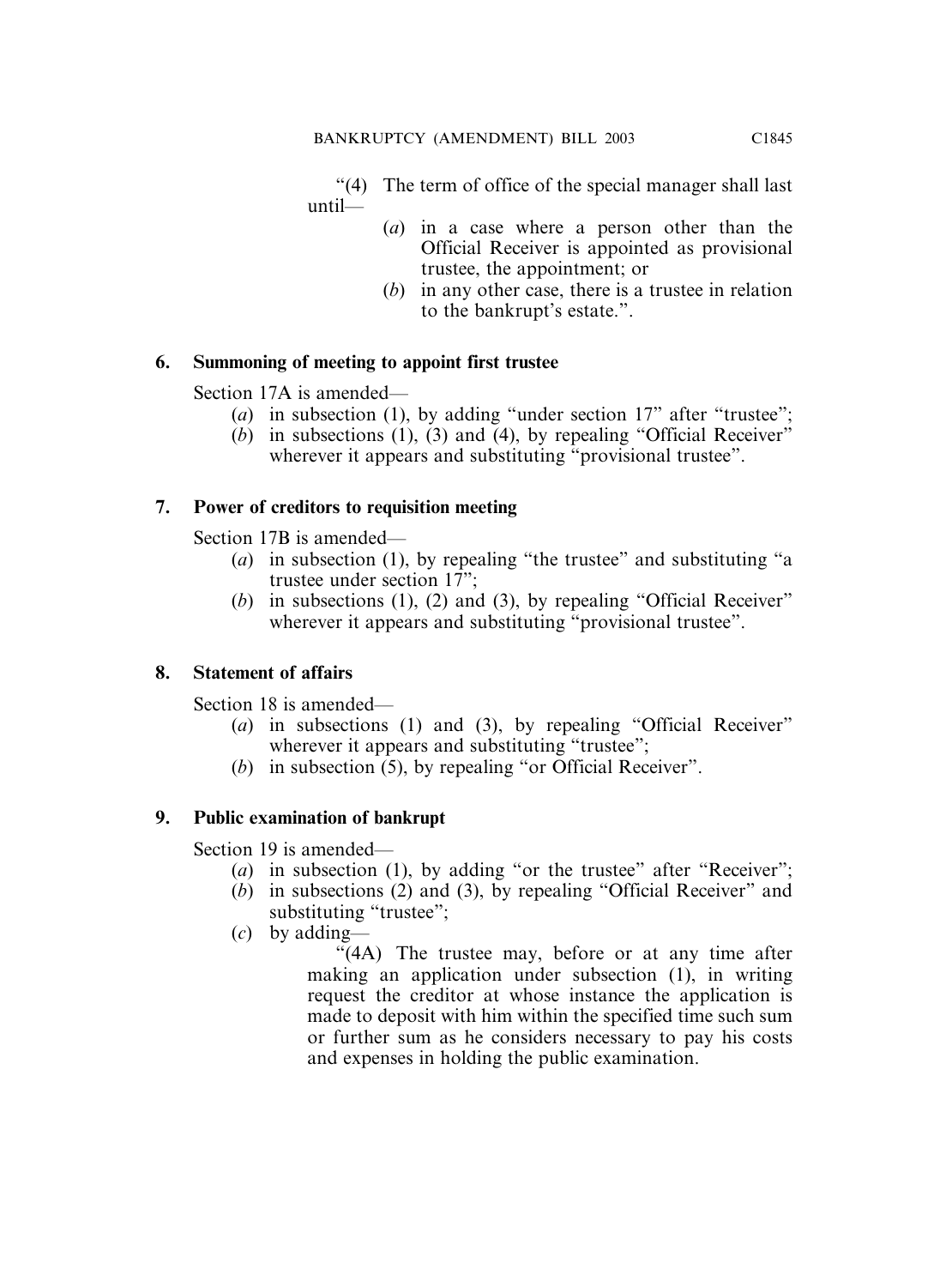(4B) Notwithstanding anything in subsections (2) and (3), the trustee may refuse to make an application under subsection (1) or discontinue the public examination concerned if the creditor to whom a request is made under subsection (4A) fails to comply with the request.";

- (*d*) in subsection (5)(*b*), by repealing ", if his appointment has taken effect";
- (*e*) by repealing subsection (8).

#### **10. Provisions where person other than Official Receiver is appointed trustee**

Section 23(1)(*b*) is amended by repealing "that officer" and substituting "the Official Receiver".

# **11. Priority of costs and charges**

Section 37 is amended—

- $(a)$  in subsection  $(1)$ 
	- (i) by repealing "actual expenses incurred in" and substituting "expenses properly incurred in preserving, getting in or";
	- (ii) by repealing paragraphs  $(a)$ ,  $(b)$ ,  $(c)$  and  $(d)$  and substituting—
		- "(*a*) the remuneration of, fees, commissions, percentages and charges payable to, and costs, charges and expenses incurred or authorized by, the Official Receiver, whether acting as trustee or otherwise, including the costs of any person properly employed by him;
		- (*b*) the taxed costs of the petition, including the taxed costs of any person appearing at the hearing of the petition whose costs are allowed by the court but excluding the interest on such costs;
		- (*c*) the remuneration of, and fees, disbursements and expenses properly incurred by the special manager, if any;
		- (*d*) the costs and expenses of any person who makes the bankrupt's statement of affairs;
		- (*e*) the taxed charges of any shorthand writer appointed to take any examination under this Ordinance, except expenses properly incurred in preserving, getting in or realizing the assets of the bankrupt;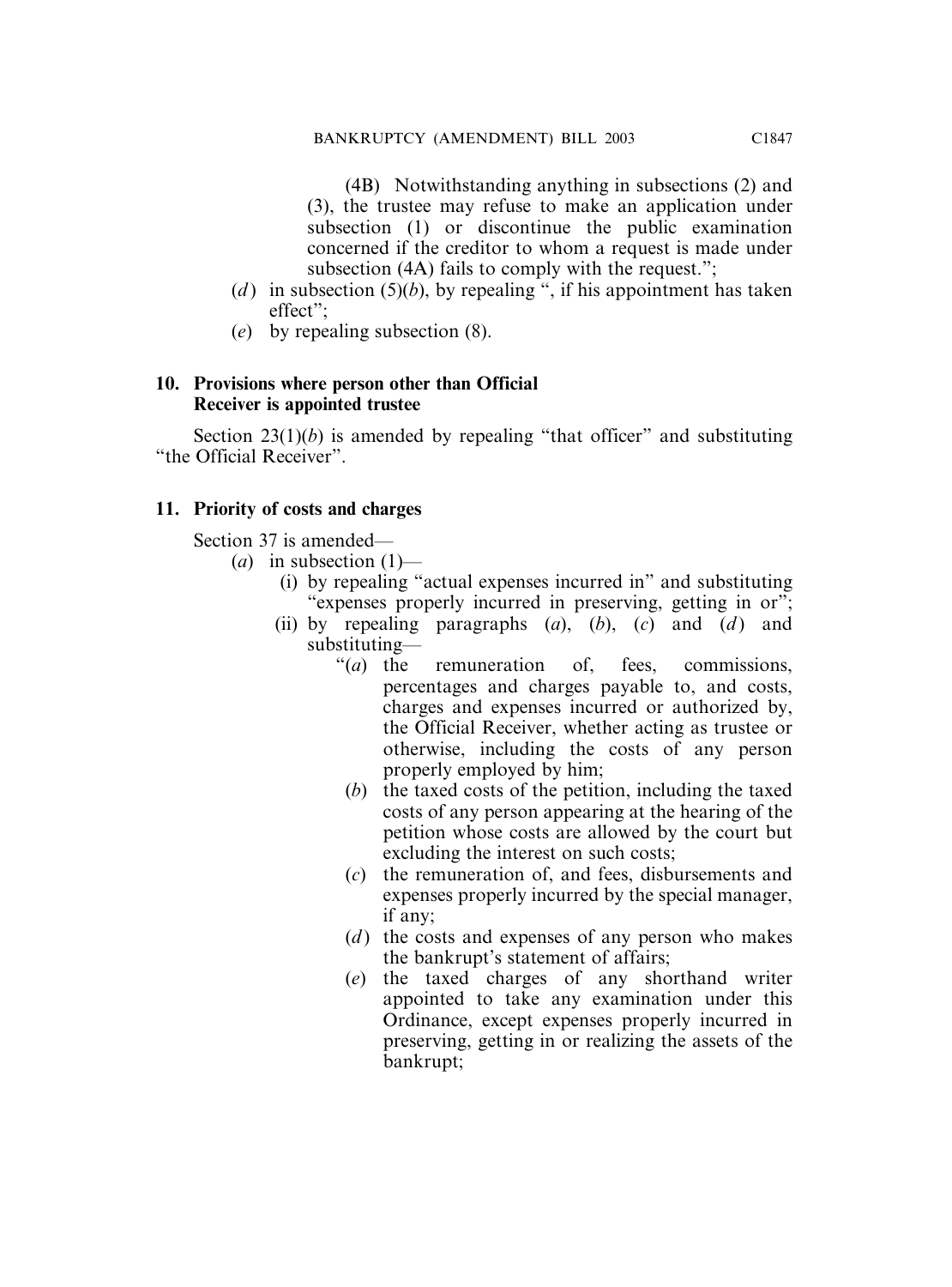- (*f*) the necessary disbursements of any trustee other than the Official Receiver, except expenses properly incurred in preserving, getting in or realizing the assets of the bankrupt;
- (*g*) the costs of any person properly employed by any trustee other than the Official Receiver;
- (*h*) the remuneration of any trustee other than the Official Receiver; and
- (*i*) the actual out-of-pocket expenses necessarily incurred by the creditors' committee subject to the approval of the trustee.";
- (*b*) by adding—

"(3) For the purposes of subsection  $(1)(e)$ , if the shorthand writer is appointed or authorized by the Official Receiver, the cost of the shorthand notes shall be regarded as an expense properly incurred in getting in or realizing the assets of the bankrupt.".

# **12. Priority of debts**

Section 38(10) is amended, in the definition of "statutory debt", by repealing "or imperial enactment".

# **13. Restriction of rights of creditor under execution or attachment**

Section 45(1) is amended by repealing "in bankruptcy".

# **14. Duties of bailiff as to goods taken in execution**

Section 46 is amended—

- (*a*) in subsection  $(1)$ 
	- (i) by repealing "Official Receiver," and substituting "trustee,":
	- (ii) by repealing "Official Receiver or";
- (*b*) in subsection (3), by repealing "Official Receiver or".

# **15. Vesting and transfer of property**

Section 58(1) is repealed and the following substituted—

"(1) On the making of a bankruptcy order, the property of the bankrupt shall vest in the Official Receiver.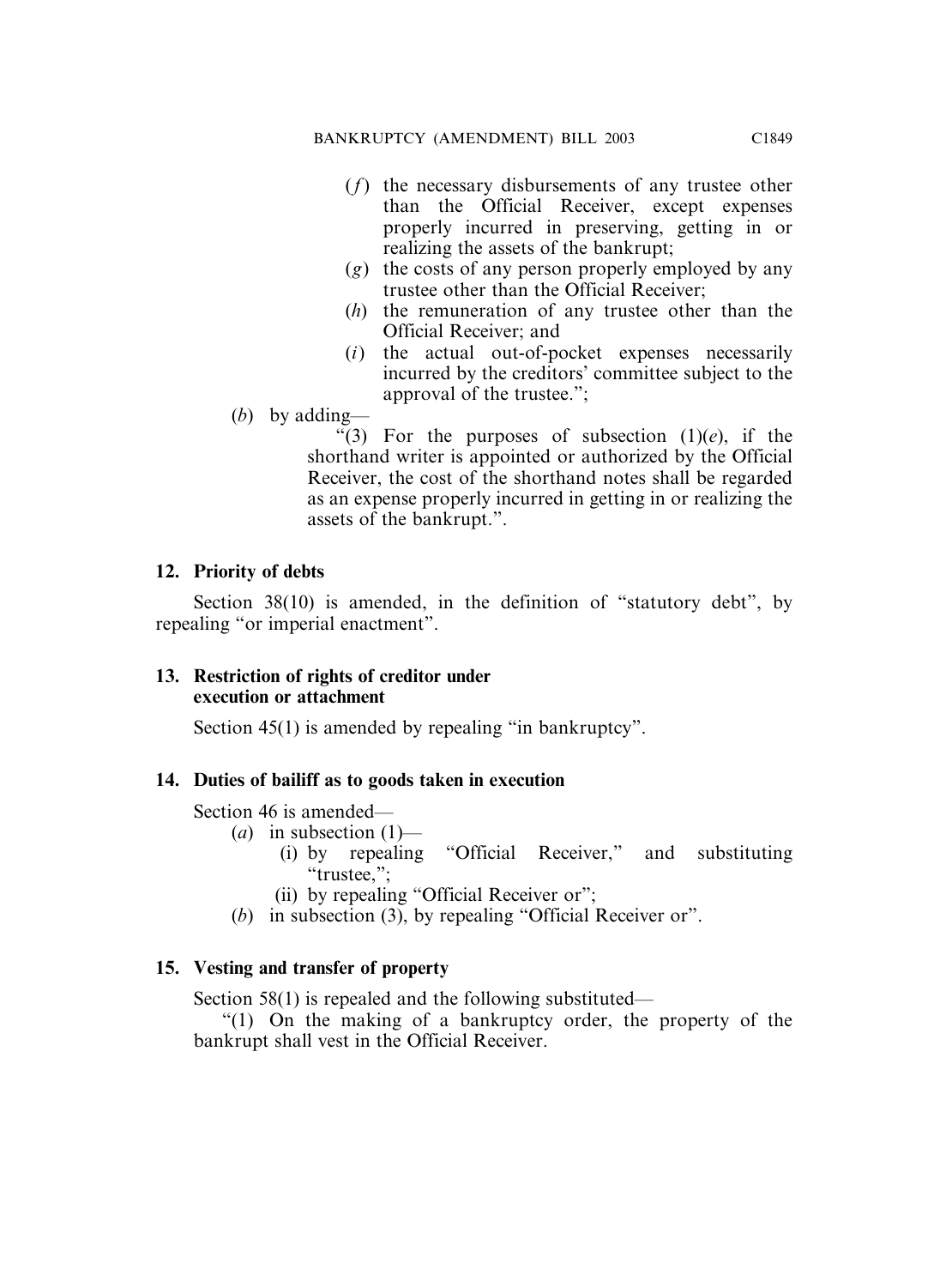(1A) On the appointment of a person other than the Official Receiver as provisional trustee, the property shall forthwith pass to and vest in the provisional trustee appointed.

(1B) Save in sections 15(4), 17, 17A, 17B, 42(3), 43A, 43B, 43C, 58(2), 60(1), 79, 80, 81, 85, 85A, 96(1) and 112A, the provisional trustee shall, unless the context otherwise requires, be regarded as the trustee for the purposes of this Ordinance.".

# **16. Disclaimer of onerous property**

Section 59(7) is amended by repealing "in bankruptcy".

#### **17. Powers of provisional trustee and trustee to deal with property of the bankrupt**

Section 60 is amended—

- (*a*) by renumbering it as section  $60(1)$ ;
- (*b*) in subsection  $(1)$ 
	- (i) by repealing ", the trustee" and substituting ", a trustee or the Official Receiver when acting as provisional trustee";
	- (ii) in paragraph (*a*), by repealing "Official Receiver or" and substituting "trustee or the Official Receiver when acting as provisional";
- (*c*) by adding—

"(2) Notwithstanding any other provisions of this Ordinance but subject to subsections (3) and (4), a provisional trustee other than the Official Receiver may do all or any of the following things—

- (*a*) take into his custody or under his control all the property to which the bankrupt is or appears to be entitled;
- (*b*) sell or dispose of perishable goods, or any property (other than derivatives, warrants, options, shares or choses in action) the estimated value of which is less than \$100,000 and is likely to significantly diminish if such property is not immediately sold or disposed of;
- (*c*) subject to section 61, do all such other things as may be necessary for protecting or preserving the bankrupt's property.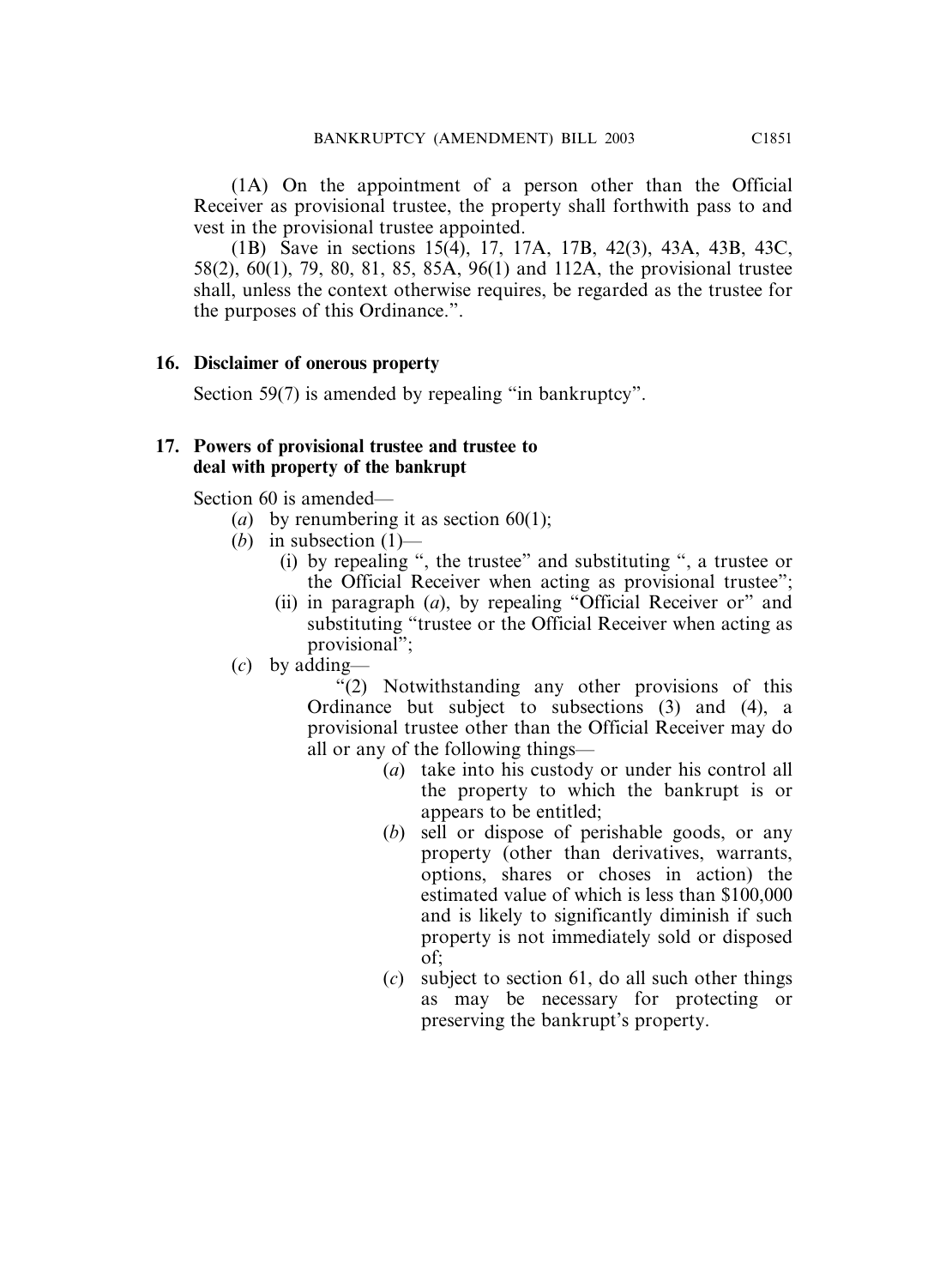(3) A provisional trustee other than the Official Receiver may also exercise a power under subsection (1) if the power is exercised under an order of the court or with the prior approval of the Official Receiver.

(4) A provisional trustee other than the Official Receiver shall not sell or dispose of anything under subsection  $(2)(b)$  to a person who is an associate of the bankrupt, unless the sale or disposal is under an order of the court or with the prior approval of the Official Receiver.

(5) For the purposes of subsection (4), any question whether a person is an associate of another person shall be determined in accordance with section 51B as if—

- (*a*) that section were applicable also for the purposes of such determination; and
- (*b*) references to the "debtor" in that section were references to the "bankrupt" in subsection  $(4)$ .

(6) The Official Receiver shall not be personally liable for any costs and charges incurred by any person as a result of any refusal to grant approval under subsection (3) or  $(4).$ ".

# **18. Right of trustee to inspect goods pawned, etc.**

Section 64 is amended by repealing "Official Receiver or".

# **19. Appointment of Official Receiver and other officers**

Section 75(1), (6) and (7) is amended by repealing "Governor" and substituting "Chief Executive".

# **20. Duties of Official Receiver as regards the bankrupt**'**s conduct**

Section 77 is amended—

- (*a*) by repealing "the bankrupt," and substituting "the conduct of a bankrupt,";
- (*b*) by repealing paragraph (*a*) and substituting—
	- "(*a*) to consider any report submitted to him under section 86A and take such action on the report as he considers appropriate;";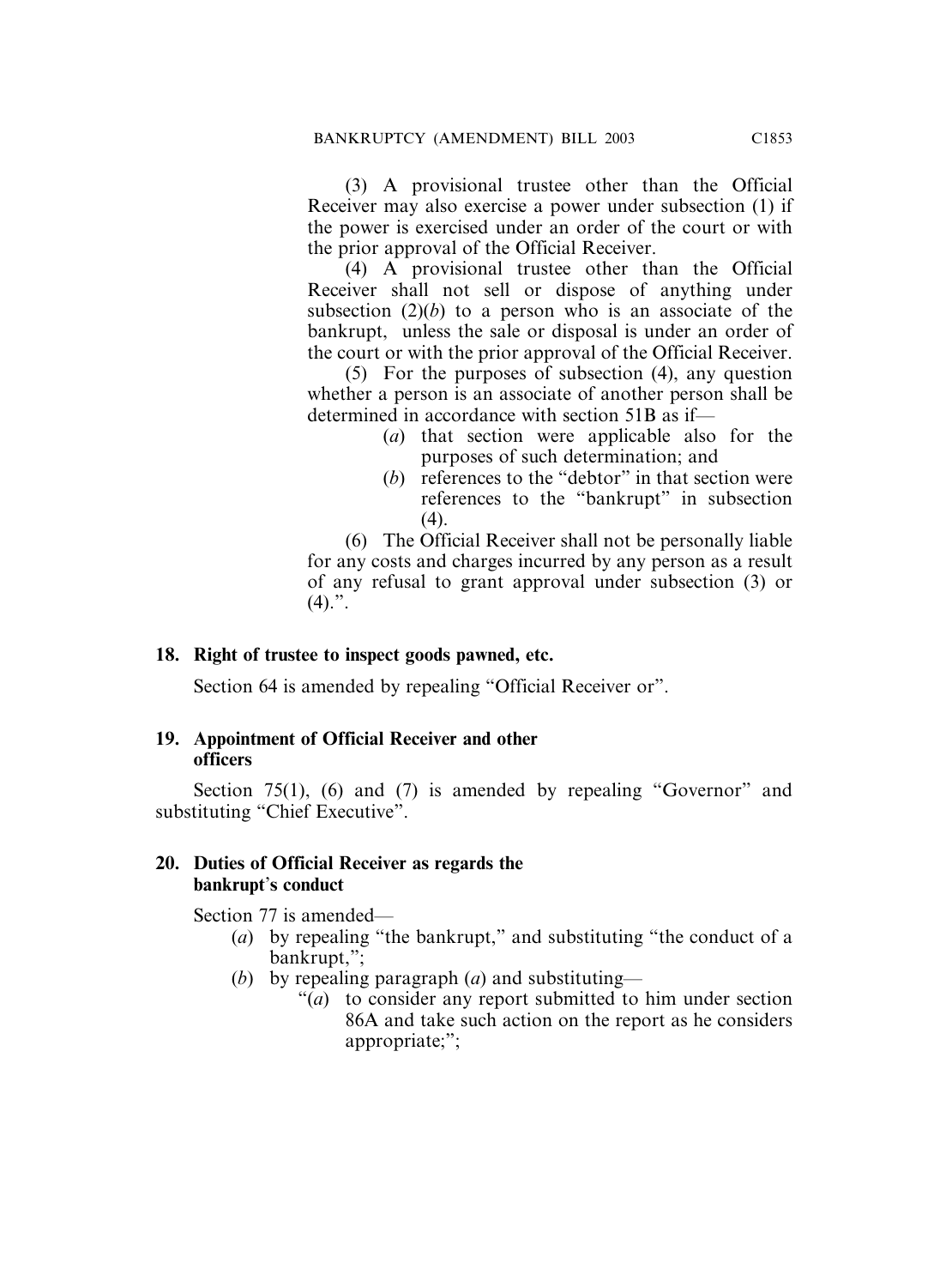- (*c*) by repealing paragraph (*b*);
- $(d)$  in paragraph  $(c)$ , by repealing "fraudulent".

# **21. Duties of Official Receiver as to bankrupt**'**s estate**

Section 78 is amended—

- (*a*) in subsection (1)—
	- (i) by repealing paragraph (*a*) and substituting—
		- "(*a*) to act as interim trustee if so appointed by the court;";
	- (ii) by repealing paragraphs  $(b)$ ,  $(c)$ ,  $(d)$  and  $(e)$ ;
	- (iii) in paragraph  $(f)$ , by repealing everything after "order" and substituting a semicolon;
	- (iv) in paragraph (*g*), by repealing the semicolon and substituting a full stop;
	- (v) by repealing paragraph (*h*);
- (*b*) in subsection (2)—
	- (i) by repealing "receiver or manager" and substituting "trustee,";
	- (ii) by repealing "and manager";
- (*c*) by repealing subsection (3).

# **22. Part V heading substituted**

The heading of Part V is repealed and the following substituted— "TRUSTEES AND PROVISIONAL TRUSTEES".

# **23. Section substituted**

Section 79 is repealed and the following substituted—

# "**79. Official name of trustee and provisional trustee**

(1) The official name of a provisional trustee shall be "the provisional trustee of the property of a bankrupt" (inserting the name of the bankrupt).

(2) The official name of a trustee shall be "the trustee of the property of a bankrupt" (inserting the name of the bankrupt).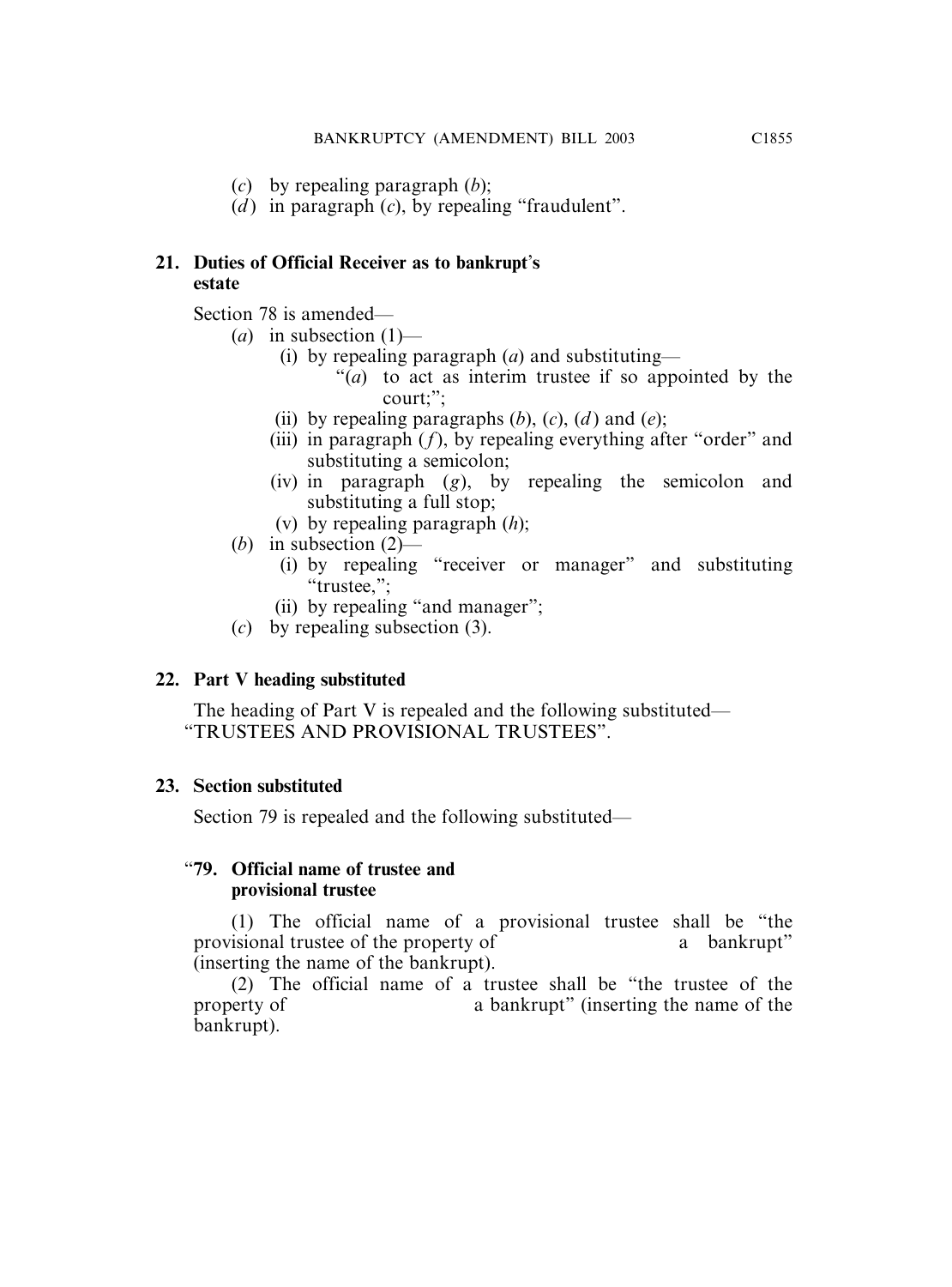(3) By his official name, a provisional trustee or trustee may do all acts that are required or authorized to be done by him in the execution of his office.".

#### **24. Power to appoint joint or successive trustees and provisional trustees**

Section 80(1) is repealed and the following substituted—

"(1) When 2 or more persons are appointed as provisional trustees, the appointment shall state whether any act required or authorized to be done by a provisional trustee is to be done by all or any one or more of such persons, but all such persons shall each be regarded as a provisional trustee for the purposes of this Ordinance, and shall be joint tenants of the property of the bankrupt.

(1A) When 2 or more persons are appointed as trustees, the appointment shall state whether any act required or authorized to be done by a trustee is to be done by all or any one or more of such persons, but all such persons shall each be regarded as a trustee for the purposes of this Ordinance, and shall be joint tenants of the property of the bankrupt.".

# **25. Section added**

The following is added immediately after section 81—

# "**81A. Vacancy in office of provisional trustee**

(1) If a vacancy occurs in the office of a provisional trustee, the Official Receiver shall—

- (*a*) in a case where the Official Receiver considers that the value of the property of the bankrupt is unlikely to exceed \$200,000, either appoint another person to fill the vacancy or act as the provisional trustee; or
- (*b*) in any other case, act as the provisional trustee.

(2) The power of the Official Receiver to appoint another person to fill a vacancy may be exercised without a creditors' meeting, and it includes power to appoint 2 or more persons as joint provisional trustees; but such an appointment must make provision as to the circumstances in which the provisional trustees must act together and the circumstances in which one or more of them may act for the others.".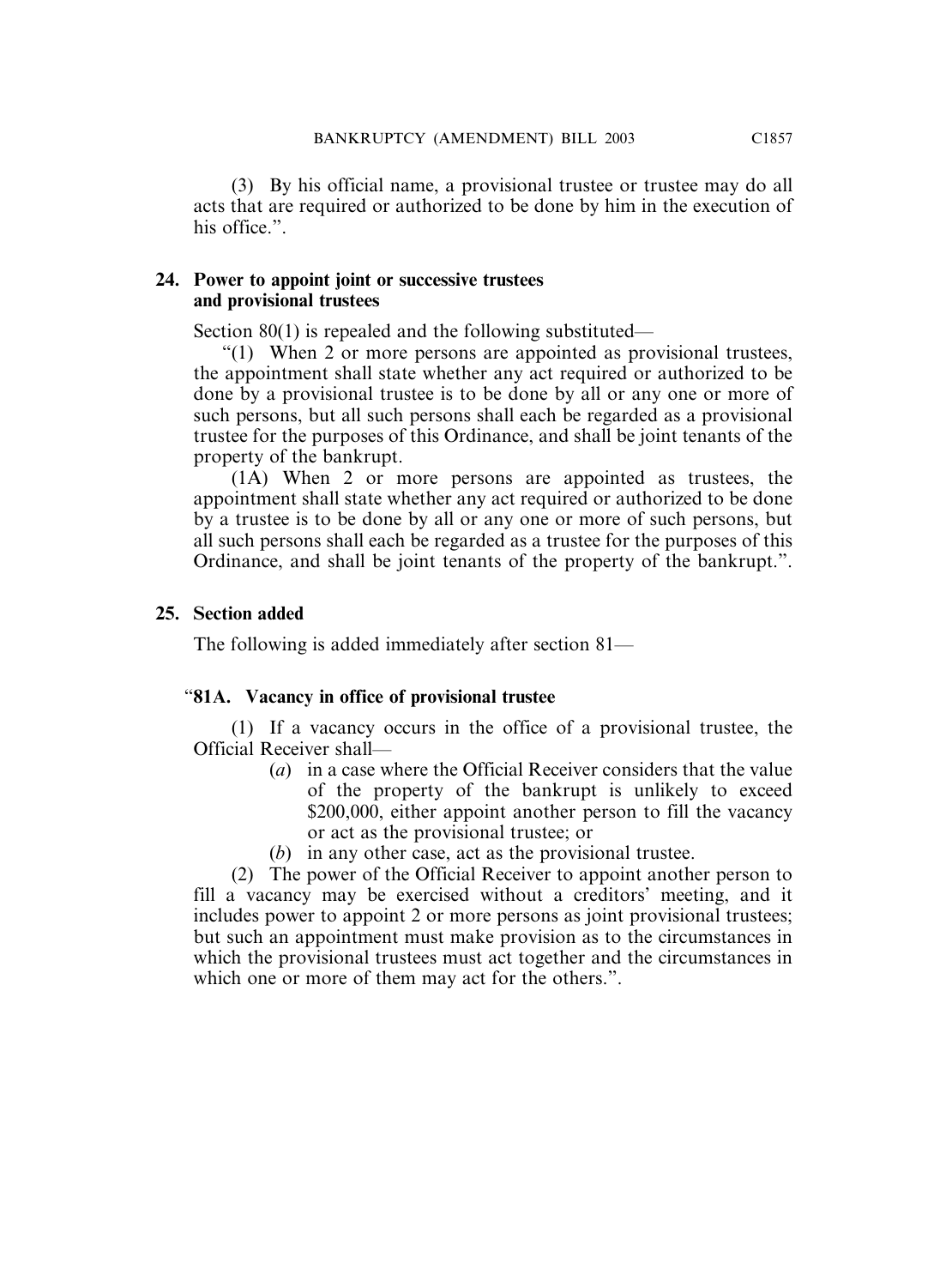#### **26. Discretionary powers of trustee and control thereof**

Section 82(2) is amended—

- (*a*) by repealing "or Official Receiver" where it twice appears;
- (*b*) by repealing "or the Official Receiver, as the case may be,".

# **27. Section added**

The following is added—

# "**85A. Remuneration of provisional trustee and the first trustee constituted under section 112A**

(1) The remuneration of the following persons shall be fixed by the Official Receiver in accordance with a scale of fees or on such other basis as the Official Receiver may from time to time approve in writing—

- (*a*) a provisional trustee other than the Official Receiver;
- (*b*) in a case where section 112A applies and the first trustee constituted under subsection (1)(i) of that section is not the Official Receiver, that first trustee.

(2) If one-fourth in number or value of the creditors apply to the Official Receiver or the Official Receiver is of the opinion that the remuneration of the provisional trustee or first trustee referred to in subsection (1) should be reviewed, the Official Receiver may apply to the court and thereupon the court may confirm, increase or reduce such remuneration.

(3) Where the provisional trustee or first trustee referred to in subsection (1) acts without remuneration, he shall be allowed out of the bankrupt's estate such expenses properly incurred by him in or about the proceedings of the bankruptcy as the court may approve.

(4) The provisional trustee or first trustee referred to in subsection (1) shall not under any circumstances whatever make any arrangement for, or accept from the bankrupt, or any solicitor, auctioneer or any other person who may be employed in relation to the bankruptcy, any gift, remuneration or pecuniary or other consideration or benefit whatever to be made or payable to him beyond his said remuneration payable out of the estate, and he shall not make any arrangement for giving up, or give up, any part of his remuneration, whether as receiver, manager or trustee, to the bankrupt or any solicitor, auctioneer or any other person who may be employed in relation to the bankruptcy.".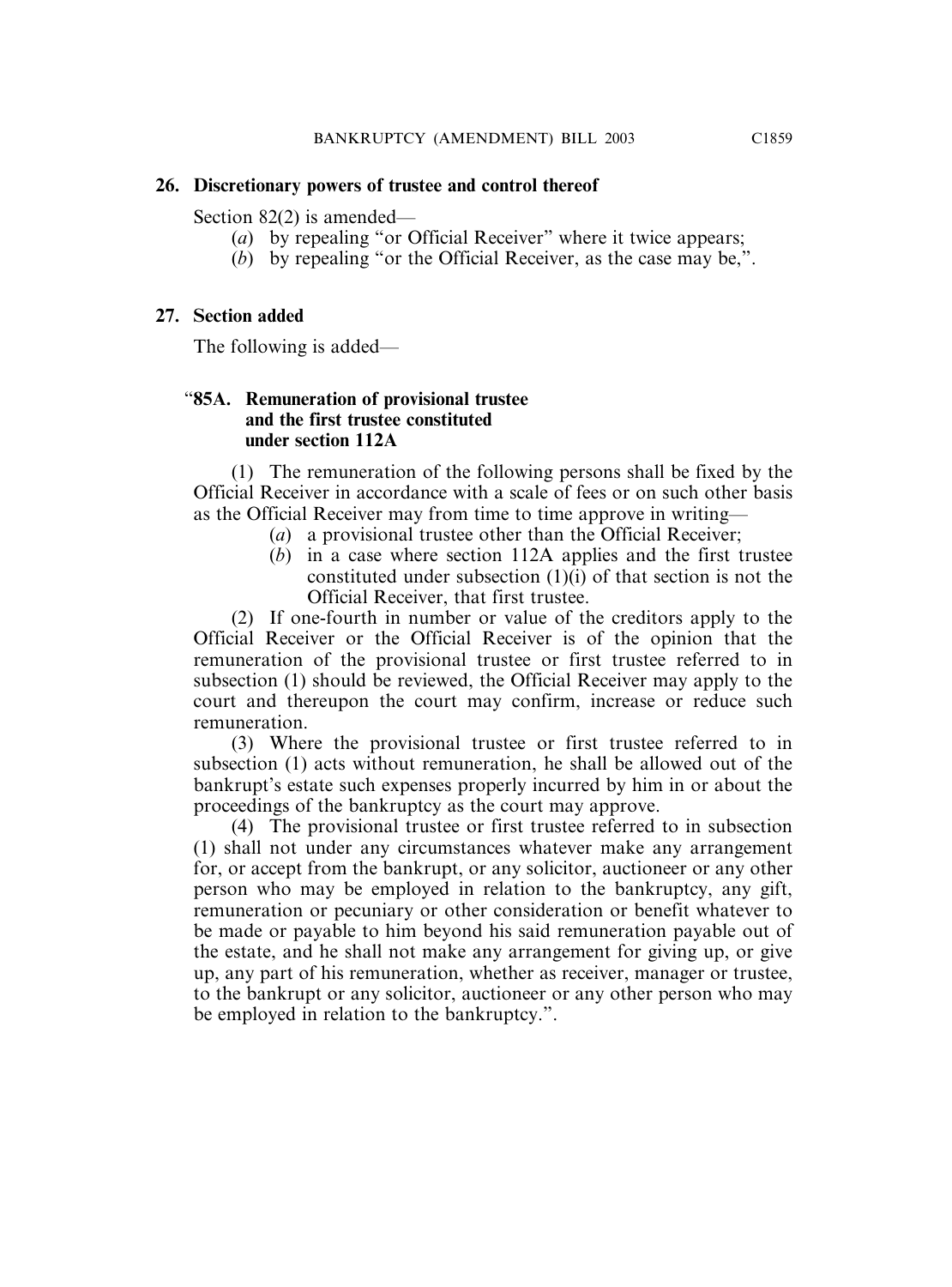#### **28. Sections added**

The following are added immediately after section 86—

#### "**Duties of trustee as regards the bankrupt**'**s conduct and estate**

# **86A. Duties of trustee as regards the bankrupt**'**s conduct**

(1) As regards the conduct of a bankrupt, it shall be the duty of the trustee—

- (*a*) to investigate the conduct of the bankrupt and to submit a report in accordance with subsection (2) or (3), as the case may be, stating whether there is reason to believe that the bankrupt has committed any act that constitutes an indictable offence under this Ordinance;
- (*b*) to report to the court on any conduct of the bankrupt that justifies the court in refusing, suspending or qualifying an order for the bankrupt's discharge;
- (*c*) to take such part and give such assistance in relation to the prosecution of any bankrupt as the Secretary for Justice or the Official Receiver may direct.

(2) Where the trustee is a person other than the Official Receiver, the report referred to in subsection  $(1)(a)$  shall be submitted to the Official Receiver.

(3) Where the trustee is the Official Receiver, the report referred to in subsection (1)(*a*) shall be submitted to the court.

#### **86B. Duties of trustee as regards the bankrupt**'**s estate**

(1) As regards the estate of a bankrupt, it shall be the duty of the trustee—

- (*a*) to raise money in any case where in the interests of the creditors it appears necessary so to do;
- (*b*) to preside at the first meeting of creditors if it is summoned;
- (*c*) to issue forms of proxy for use at the meetings of creditors;
- $(d)$  to report to the creditors as to any proposal which the bankrupt may have made with respect to the mode of liquidating his affairs;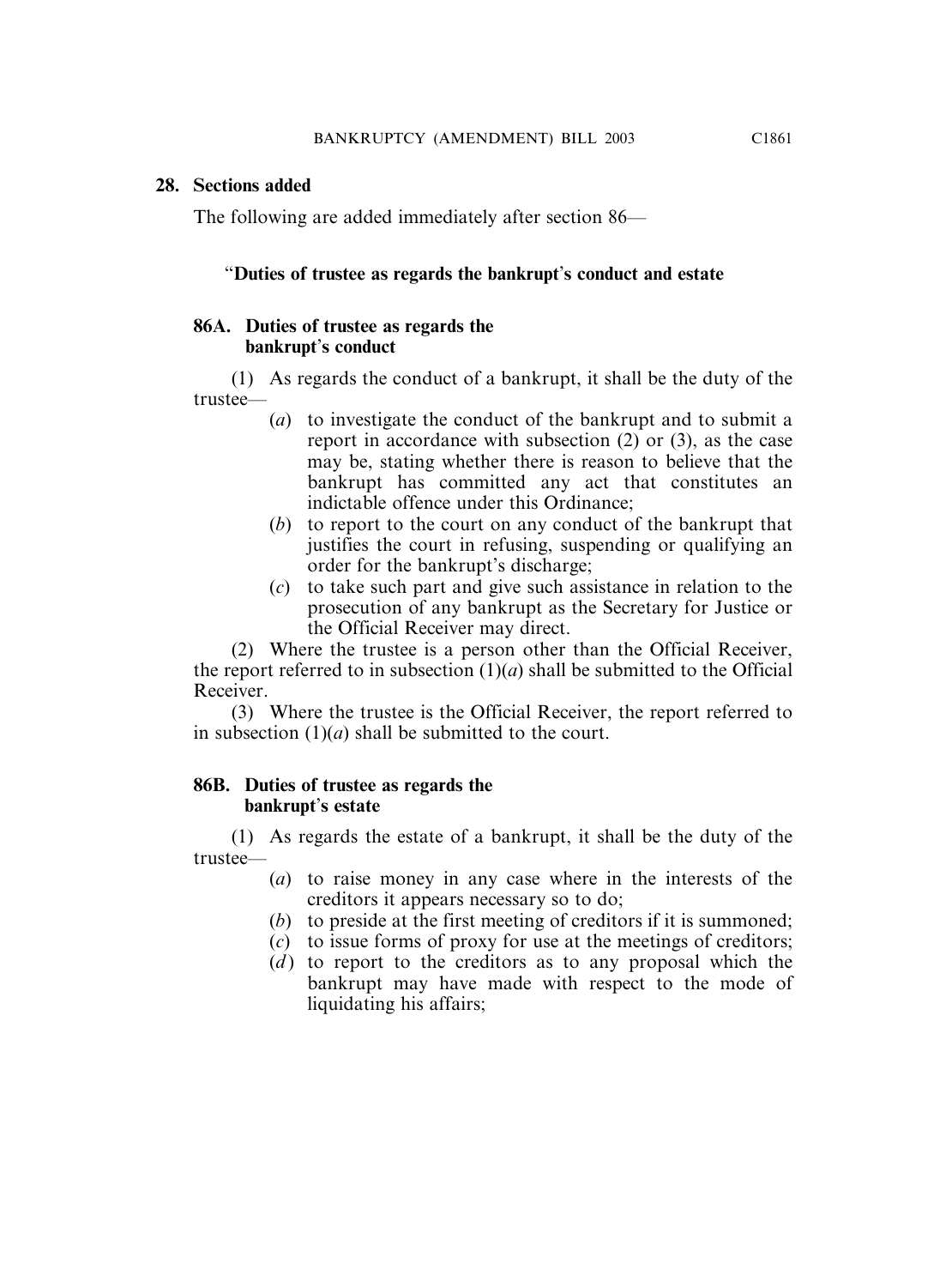- (*e*) to advertise the date of the first meeting of creditors and of the bankrupt's public examination, and such other matters as it may be necessary to advertise;
- (*f*) to assist the bankrupt in preparing his statement of affairs in case the bankrupt has no solicitor acting for him and is unable properly to prepare it himself, and for this purpose to employ at the expense of the estate any person or persons to assist in its preparation.

(2) The trustee shall account to the court and pay over all moneys and deal with all securities in such manner as the court from time to time directs<sup>"</sup>

# **29. Trustee to provide list of creditors**

Section 87 is amended—

- (*a*) by repealing "or Official Receiver";
- (*b*) by repealing "furnish and transmit to him by post" and substituting "provide the creditor with".

# **30. Trustee to provide statement of accounts**

Section 88 is amended—

- (*a*) by repealing "or Official Receiver to furnish and transmit to the creditors" and substituting "to provide the creditors with";
- (*b*) by repealing "furnish and transmit such" and substituting "provide the":
- (*c*) by repealing "furnished" and substituting "provided";
- (*d*) by repealing "or Official Receiver, as the case may be,";
- (*e*) by repealing "furnishing and transmitting" and substituting "providing".

# **31. Annual statement of proceedings**

Section 89 is amended—

- (*a*) in subsection (1), by repealing "transmit to the Official Receiver" and substituting "provide the Official Receiver with";
- (b) in subsection  $(2)$ , by repealing "transmitted" and substituting "provided".

# **32. Payment of moneys into bank**

Section 91(1) is amended by repealing "Governor" and substituting "Chief Executive".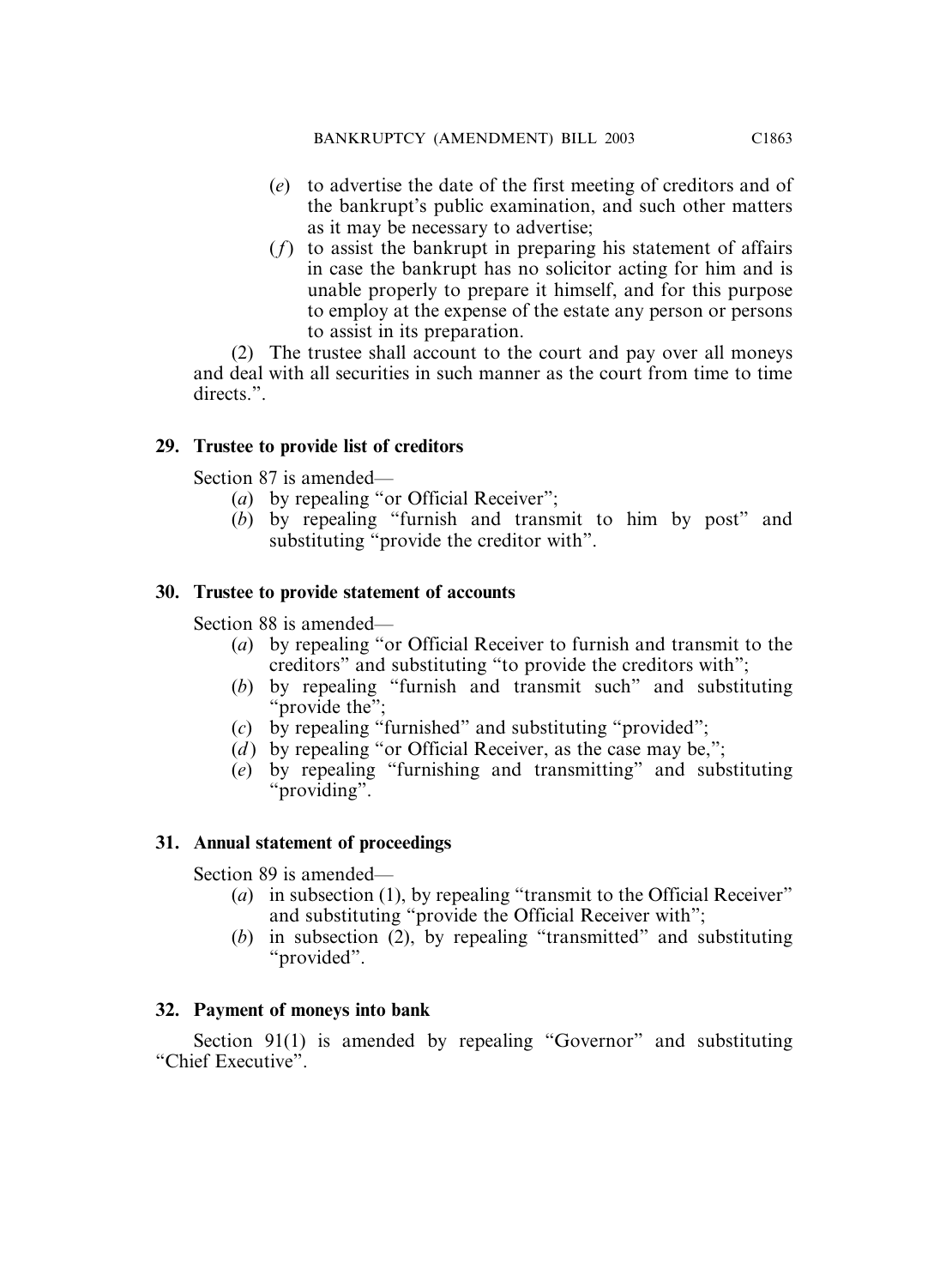# **33. Record and account to be kept by trustee**

Section 92(1) is amended by repealing "if in Chinese shall be supplemented by a correct English translation thereof and".

# **34. Audit of trustee**'**s accounts**

Section 93 is amended—

(*a*) by repealing subsection (1) and substituting—

"(1) A trustee other than the Official Receiver shall keep an account of his receipts and payments as such trustee.

(1A) The Official Receiver may at any time require the trustee to provide him with the account, and the trustee shall comply with the requirement within the specified time.";

(*b*) in subsection (3), by repealing "furnish" and substituting "provide".

# **35. Removal of trustee**

Section  $96(2)(a)$  is amended by repealing "appointed by the creditors" and substituting ", other than the Official Receiver,".

# **36. Review and appeals in bankruptcy**

Section 98(2) is amended by repealing "21" and substituting "28".

# **37. General rules of procedure**

Section 99(3) is amended—

- (*a*) in paragraph (*b*), by repealing "annual adjudications" and substituting "annul bankruptcy orders";
- (*b*) in paragraph (*d* ), by repealing "orders of discharge" and substituting "discharge from bankruptcy".

# **38. Court may make regulating order**

Section 100A(1) is amended—

(*a*) by repealing "or by" and substituting ", the trustee or";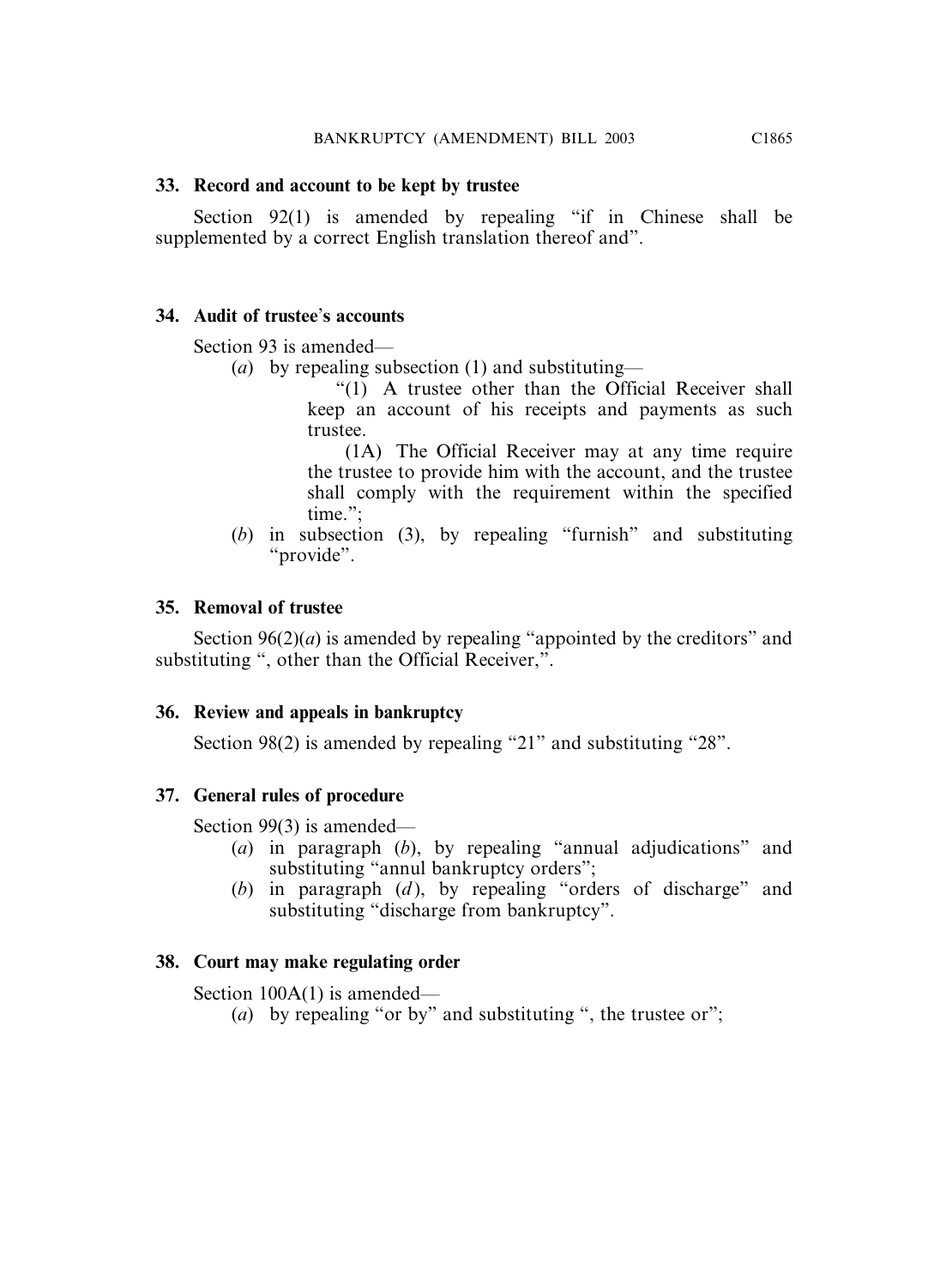(*b*) by repealing "whether presented before or after the commencement of the Bankruptcy (Amendment) Ordinance 1965 (21 of 1965),".

#### **39. Appointment and removal of trustee after the making of regulating order**

Section 100D(1) is repealed and the following substituted—

"(1) The court may, on application being made by the Official Receiver or the trustee appointed or acting before the making of the regulating order under section 100A, by order appoint the person who makes the application or any other person recommended by him as trustee of the property of the bankrupt under the regulating order.

(1A) The court may, on application being made by the Official Receiver, by order remove any trustee appointed under subsection (1) and fill any vacancy.

(1B) On the making of an order under subsection (1) or (1A), section 81(1), (2) and (3) or 96(1) shall cease to apply to the bankruptcy and any action taken under such provisions before the making of the regulating order in respect of the appointment or removal of a trustee or filling of any vacancy shall cease to have effect.".

#### **40. Creditors to give notice of intention to take part in public examination**

Section 100G is amended—

- (*a*) in subsection (1), by repealing everything after "intention to" and substituting—  $66$ 
	- (*a*) in a case where the Official Receiver is the applicant for the public examination, the Official Receiver; or
	- (*b*) in a case where the trustee is the applicant for the public examination, the trustee.";

(*b*) by adding—

"(1A) The court may also direct that no creditor may exercise his right to question the bankrupt on his public examination under section 19(5) unless the notice under subsection (1) is received by the Official Receiver or the trustee, as the case may be, within such time as may be specified by the court.".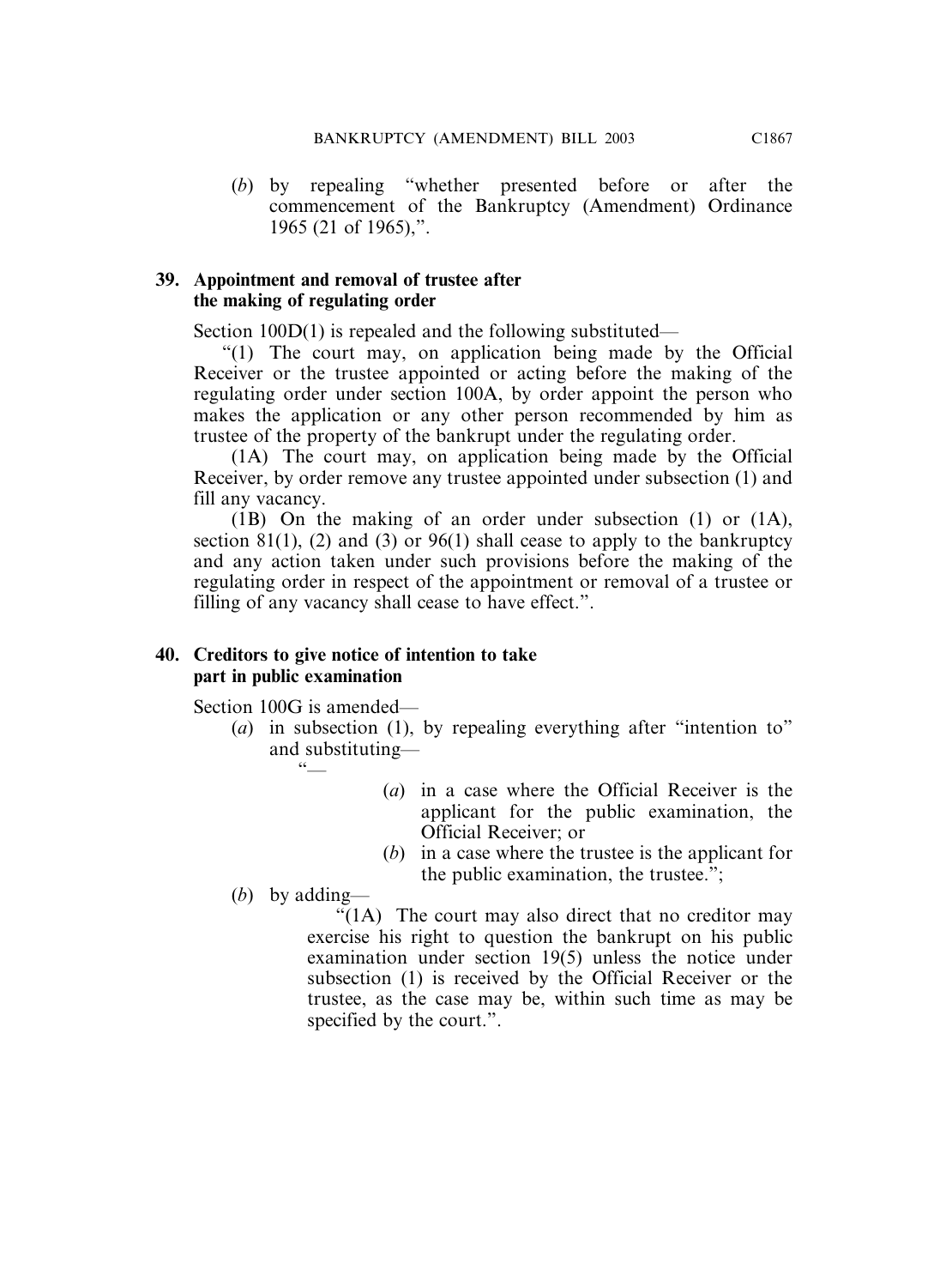# **41. Proof of debts in the case of banks**

Section 100H(1) is amended by adding "or trustee" after "Receiver".

# **42. Application of Ordinance to small bankruptcies**

Section 112A is amended—

- (*a*) in subsection (1)—
	- (i) in paragraphs (*b*) and (i), by repealing "Official Receiver" and substituting "provisional trustee";
	- (ii) in paragraph (ii), by repealing "Official Receiver" and substituting "trustee";
- (*b*) in subsection (2), by repealing "Official Receiver" and substituting "trustee".

# **43. Disposal of Official Receiver**'**s fees**

Section 115 is amended by repealing "receiver" and substituting "trustee".

# **44. Formal defect not to invalidate proceedings**

Section 124(2) is amended by repealing "receiver,".

# **45. Fraudulent debtors**

Section 129(6) is amended by adding "a provisional trustee and" after "includes".

# **46. Criminal Bankruptcy Orders**

Schedule 1 is amended—

- (*a*) in paragraph 11(2), by repealing "in bankruptcy";
- (*b*) in paragraph  $14(3)$ 
	- (i) in sub-sub-paragraph  $(c)$ , by repealing ",  $(8)$ ";
	- (ii) in sub-sub-paragraph (*g*), by repealing "78(1)(*e*)" and substituting " $86B(1)(d)$ ".

# **47. Consequential amendments**

The enactments specified in column 2 of the Schedule are amended in the manner set out in column 3 of the Schedule.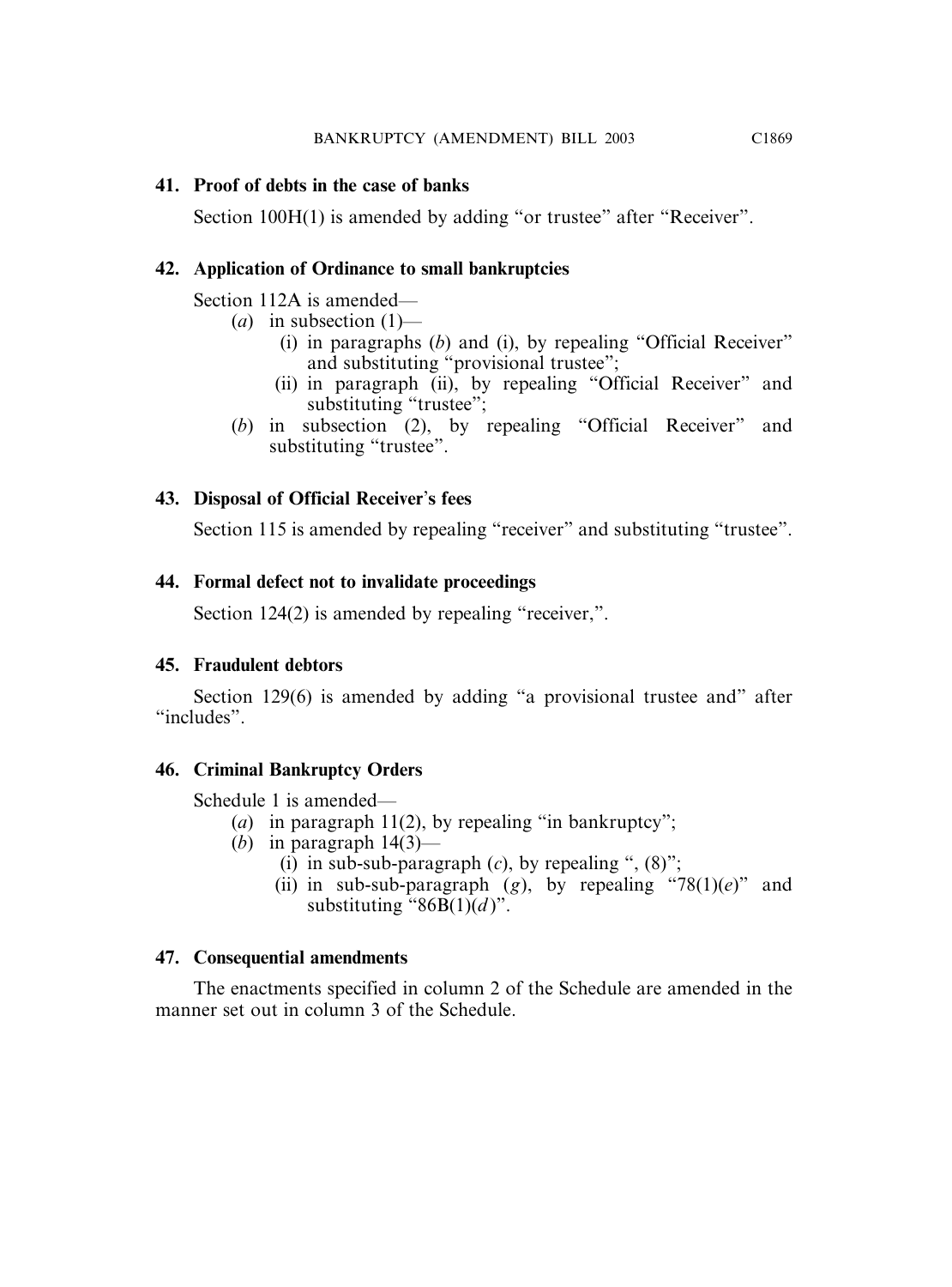#### **48. Transitional and savings provisions**

(1) Notwithstanding anything contained in this Ordinance, the amendments effected under this Ordinance (except sections 12, 19 and 32) shall not apply to any case in which the bankruptcy petition was presented before the commencement date, and such case shall continue and be disposed of as if this Ordinance had not been enacted.

(2) This section is in addition to and not in derogation of section 23 of the Interpretation and General Clauses Ordinance (Cap. 1).

(3) For the purpose of this section, "commencement date" (生效日期) means the day appointed by the Secretary for Financial Services and the Treasury under section 1(2) of this Ordinance.

#### SCHEDULE [s. 47]

CONSEQUENTIAL AMENDMENTS

| Item | Enactment                                                       |
|------|-----------------------------------------------------------------|
|      | Drug Trafficking (Recovery of<br>Proceeds) Ordinance (Cap. 405) |

- and Territories) Order (Cap. 405 sub. leg. A)  $(h)$
- 3. Organized and Serious Crimes (*a*) In section 2(1), in the definition of

4. Mutual Legal Assistance in Criminal (*a*) In Schedule 2, in section 12(5), repeal Matters Ordinance (Cap. 525) "receiver" where it twice appears and

#### Amendment

- $(a)$  In section 16(5), repeal "receiver"  $p_{\text{o}}$  oceeds) Ordinance (Cap. 405) where it twice appears and substitute "trustee".
	- (*b*) In section 18(3)(*b*)(i), repeal "receiver, interim receiver, special manager or trustee" and substitute "trustee (including provisional trustee), interim trustee or special manager".
- 2. Drug Trafficking (Recovery of (*a*) In Schedule 2, in section 16(5), repeal Proceeds) (Designated Countries "receiver" where it twice appears and "receiver" where it twice appears and<br>substitute "trustee".
	- In Schedule 2, in section  $18(3)(b)(i)$ , repeal "receiver, interim receiver, special manager or trustee" and substitute "trustee (including provisional trustee), interim trustee or special manager".
	- Ordinance (Cap. 455) "insolvency officer", in paragraph (*b*)(i), repeal "receiver, interim receiver, special manager or trustee" and substitute "trustee (including provisional trustee), interim trustee or special manager".
		- (*b*) In section 21(5), repeal "receiver" where it twice appears and substitute "trustee".
	- Matters Ordinance (Cap. 525) "receiver" where it twice appears and substitute "trustee".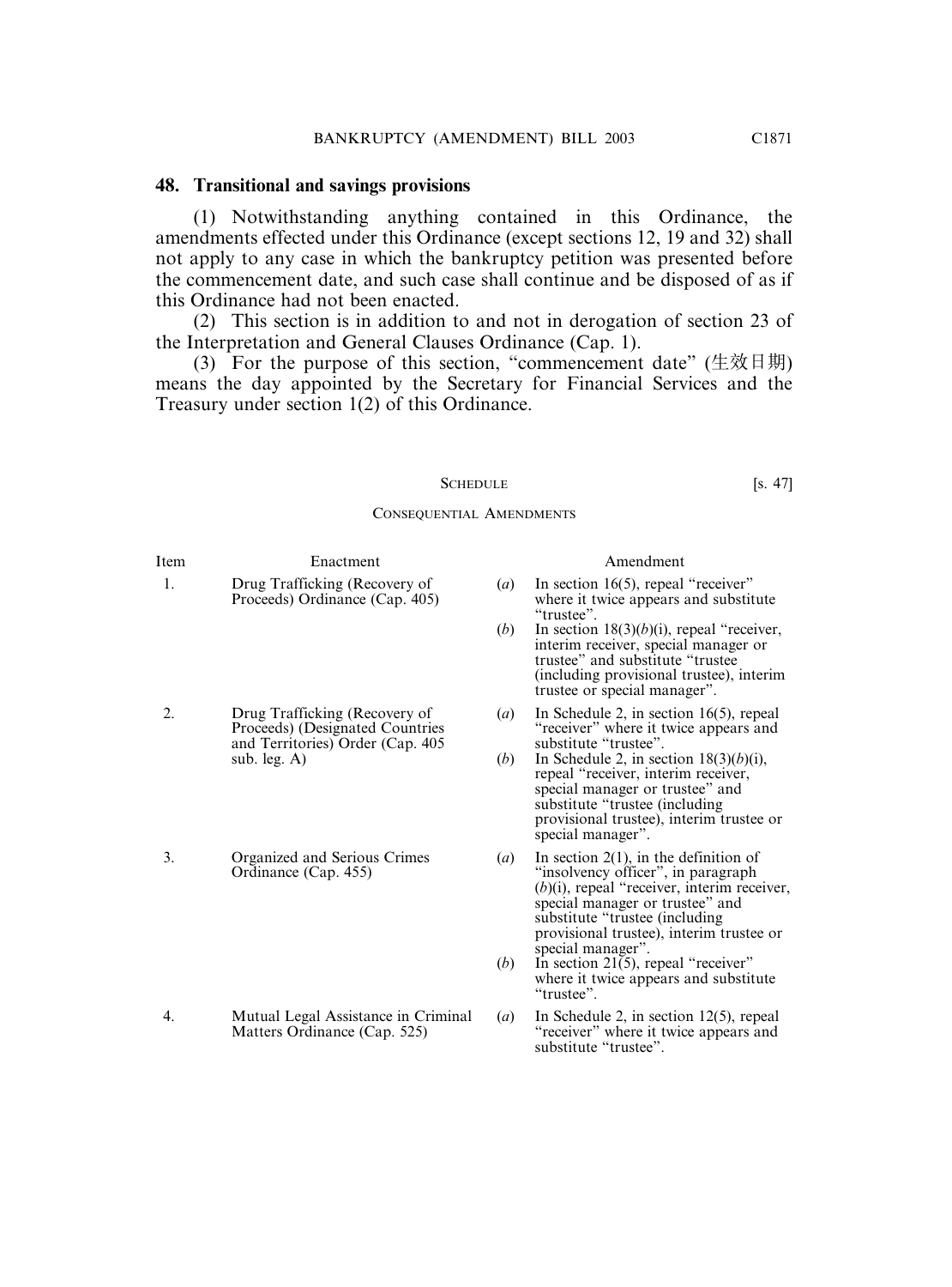| Item | Enactment                                                                                             | Amendment                                                                                                                                                                                                                     |
|------|-------------------------------------------------------------------------------------------------------|-------------------------------------------------------------------------------------------------------------------------------------------------------------------------------------------------------------------------------|
|      |                                                                                                       | In Schedule 2, in section $14(3)(b)(i)$ ,<br>(b)<br>repeal "receiver, interim receiver,<br>special manager or trustee" and<br>substitute "trustee (including<br>provisional trustee), interim trustee or<br>special manager". |
|      | Securities and Futures (Licensing)<br>and Registration) (Information)<br>Rules (Cap. 571 sub. leg. S) | In Schedule 1, in Part 2, in section $1(k)$ ,<br>repeal "receiver" and substitute "provisional"<br>trustee".                                                                                                                  |

#### **Explanatory Memorandum**

This Bill amends the Bankruptcy Ordinance (Cap. 6) ("BO") for the following main purposes—

- (*a*) to empower the Official Receiver to outsource bankruptcy cases to private sector insolvency practitioners in specified circumstances;
- (*b*) to provide for the powers and duties of a provisional trustee;
- (*c*) following the introduction of the outsourcing regime, to adjust or further provide for the respective powers and duties of the Official Receiver and a trustee;
- (*d* ) to amend the priority of payment of costs and charges out of a bankrupt's estate as set out in section 37 of the BO to bring the section in line with rule 179(1) of the Companies (Winding-up) Rules (Cap. 32 sub. leg. H);
- (*e*) to adapt sections 38, 75 and 91 of the BO to bring them into conformity with the Basic Law and with the status of Hong Kong as a Special Administrative Region of the People's Republic of China; and
- (*f*) to update certain outdated provisions and make other amendments that are related to or consequent upon the matters set out in paragraphs (*a*), (*b*) and (*c*).

2. Clause 1 sets out the short title of the Bill and provides for the commencement of the Bill.

3. Clause 2 amends section 2 of the BO by adding a new definition of "provisional trustee".

4. Clause 3 adds 2 new subsections to section 12 of the BO, which set out the circumstances under which the Official Receiver may appoint a person as provisional trustee in his place and empower the Official Receiver to appoint joint provisional trustees.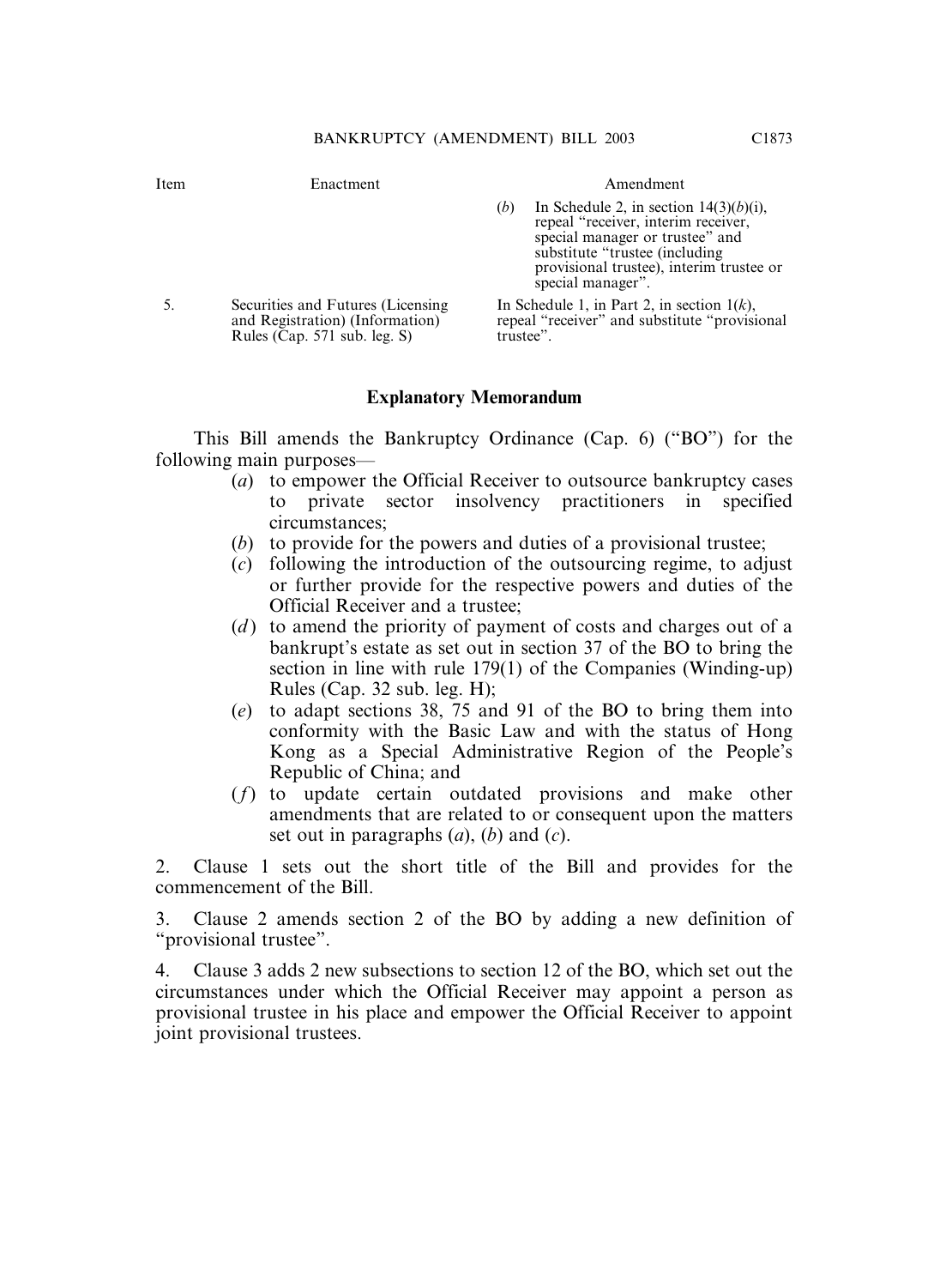5. Clause 5 amends section 15 of the BO to provide for the term of office of a special manager appointed under this section.

6. Clause 9 amends section 19 of the BO so that the trustee, instead of the Official Receiver, is the person who is obliged to apply for public examination of a bankrupt under subsections (2) and (3) of that section. Clause 9 also adds 2 new subsections to section 19 of the BO, so that the trustee is empowered to make a request for deposit of such sum of money as he considers necessary for holding the public examination.

7. Clause 11 amends section 37 of the BO to bring the order of priority of payment of costs and charges out of a bankrupt's estate in line with rule 179(1) of the Companies (Winding-up) Rules (Cap. 32 sub. leg. H).

8. Clause 15 amends section 58 of the BO. The vesting of a bankrupt's property in the Official Receiver on the making of a bankruptcy order, and subsequently in the provisional trustee if appointed under section 12(1A), are provided for in the new subsections (1) and (1A). The new subsection (1B) provides that a provisional trustee shall, subject to specified circumstances, be regarded as a trustee for the purposes of the BO.

9. Clause 17 amends section 60 of the BO. 5 new subsections are added to provide for the powers of a provisional trustee in dealing with the bankrupt's property, and to exempt the Official Receiver from personal liability for costs and charges in a case where he refuses to grant approval under the new subsection (3) or (4).

10. Clause 20 amends section 77 of the BO, which sets out the duties of the Official Receiver as regards a bankrupt's conduct.

11. Clause 21 amends section 78 of the BO, which sets out the duties of the Official Receiver as regards a bankrupt's estate.

12. Clause 23 replaces the existing section 79 of the BO. It provides for the respective official names of a provisional trustee and a trustee, and empowers them to act by their official names.

13. Clause 24 amends section 80 of the BO and makes provisions for the appointment of joint provisional trustees and joint trustees.

14. Clause 25 adds a new section 81A to the BO. It states how a vacancy in the office of a provisional trustee shall be filled.

15. Clause 27 adds a new section 85A to the BO. It deals with the remuneration of a provisional trustee and the first trustee constituted under section  $112A(1)(i)$ .